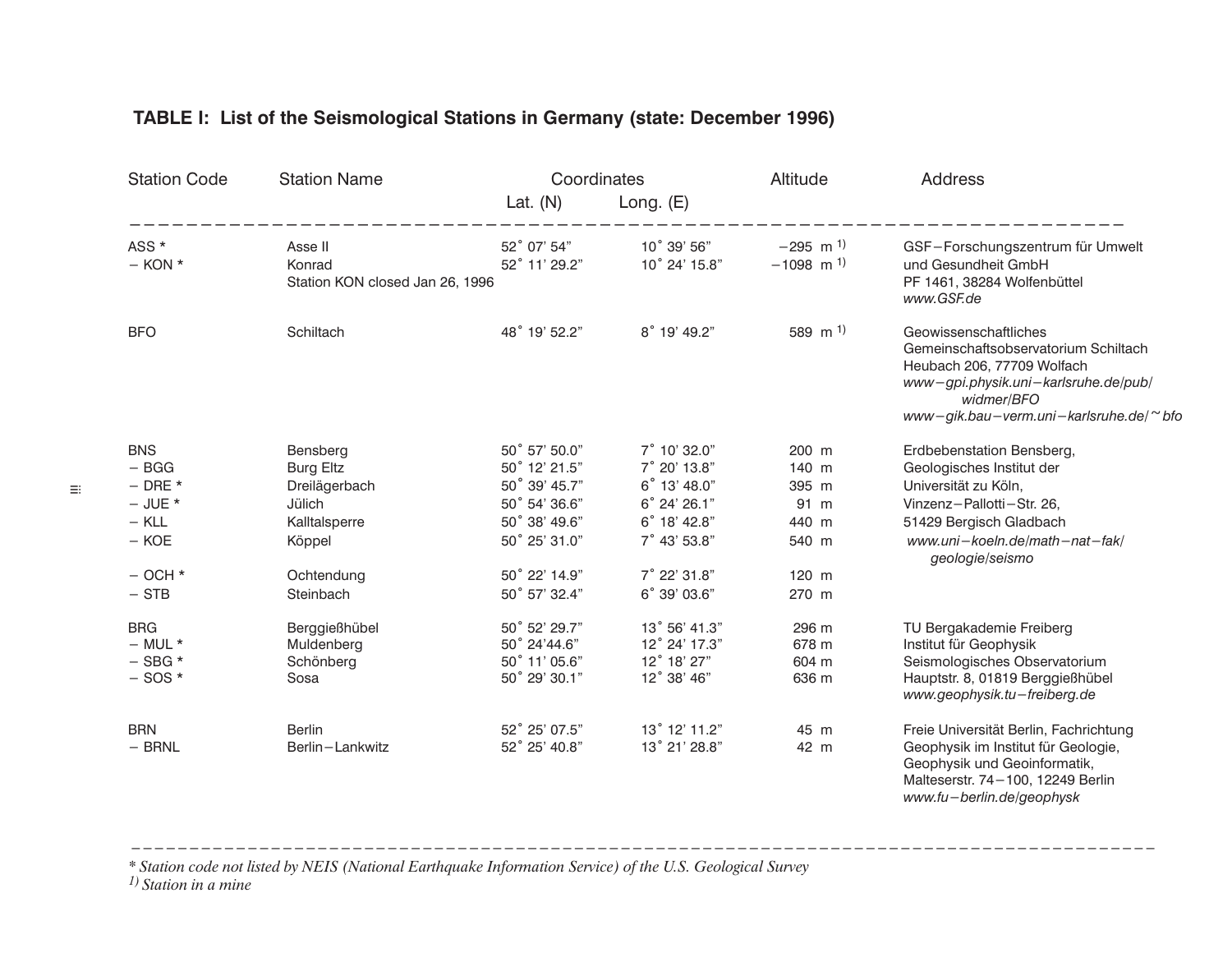| <b>Station Code</b>                                                                                                                                                                                                                                | <b>Station Name</b>                                                                                                                                                                                                                                                                         | Coordinates                                                                                                                                                                                                                                                                                           |                                                                                                                                                                                                                                                                                                   | Altitude                                                                                                                                                                                                                | Address                                                                                                                                                                                     |  |
|----------------------------------------------------------------------------------------------------------------------------------------------------------------------------------------------------------------------------------------------------|---------------------------------------------------------------------------------------------------------------------------------------------------------------------------------------------------------------------------------------------------------------------------------------------|-------------------------------------------------------------------------------------------------------------------------------------------------------------------------------------------------------------------------------------------------------------------------------------------------------|---------------------------------------------------------------------------------------------------------------------------------------------------------------------------------------------------------------------------------------------------------------------------------------------------|-------------------------------------------------------------------------------------------------------------------------------------------------------------------------------------------------------------------------|---------------------------------------------------------------------------------------------------------------------------------------------------------------------------------------------|--|
|                                                                                                                                                                                                                                                    |                                                                                                                                                                                                                                                                                             | Lat. $(N)$                                                                                                                                                                                                                                                                                            | Long. $(E)$                                                                                                                                                                                                                                                                                       |                                                                                                                                                                                                                         |                                                                                                                                                                                             |  |
| <b>BUG</b>                                                                                                                                                                                                                                         | <b>Bochum University</b><br>Network (Refence site KLB)                                                                                                                                                                                                                                      | 51° 26' 30.5"<br>$7^\circ$ 16' 13.1"<br>(Coordinates of all network sites are listed in Table I c)                                                                                                                                                                                                    |                                                                                                                                                                                                                                                                                                   | 135 m                                                                                                                                                                                                                   | Institut für Geophysik der Ruhr-<br>Universität, Universitätsstr. 150,<br>44801 Bochum<br>www.geophysik.ruhr-uni-bochum.de                                                                  |  |
| <b>CLL</b>                                                                                                                                                                                                                                         | Collm                                                                                                                                                                                                                                                                                       | 51° 18' 32.3"                                                                                                                                                                                                                                                                                         | 13° 00' 15.7"                                                                                                                                                                                                                                                                                     | 230 m                                                                                                                                                                                                                   | Geophysikalisches Observatorium Collm<br>04779 Wermsdorf<br>hpkom21.geo.uni-leipzig.de/~geosh/<br>seismologie.html                                                                          |  |
| CLZ                                                                                                                                                                                                                                                | Clausthal-Zellerfeld                                                                                                                                                                                                                                                                        | 51° 50' 34.3"                                                                                                                                                                                                                                                                                         | 10° 22' 26.8"                                                                                                                                                                                                                                                                                     | 680 m                                                                                                                                                                                                                   | Institut für Geophysik der<br>Technischen Universität Clausthal,<br>Arnold-Sommerfeld-Str. 1,<br>38678 Clausthal-Zellerfeld<br>www.ifg.tu-clausthal.de                                      |  |
| <b>FELD</b><br>$-$ ABH<br>$-$ BAS $*$<br>$-$ BAW $*$<br>$-$ BBS<br>$-$ BEU<br>$-$ BHB $*$<br>$-$ EFR $*$<br>$-$ END $*$<br>$-$ ENG $*$<br>$-$ FBB<br>$-$ GLO $*$<br>$-$ HDH<br>$-$ HEI<br>$-$ HEX $*$<br>$-$ HOL $*$<br>$-$ HSN $*$<br>$-$ HTN $*$ | Feldberg im Schwarzwald<br>Alteburg<br>Basel<br>Badenweiler<br>Basel-Blauen<br>Beuren<br>Braunhartsberg<br>Efringen-Kirchen<br>Endenburg<br>Engstlatt<br>Freiburg im Breisgau<br>Glottertal<br>Heidendeim-Charlottenhöhle<br>Heidelberg<br>Hexenloch<br>Hollenbach<br>Hausen<br>Hohentengen | 47° 52' 34.8"<br>49° 52' 54"<br>47° 32' 31.8"<br>47° 47' 57.8"<br>47° 27' 52.0"<br>48° 35' 01.8"<br>48° 14' 50.8"<br>47° 39' 55.2"<br>47° 42' 54.0"<br>48° 18' 45"<br>48° 00' 05.8"<br>48° 03' 03.6"<br>48 35' 03.6"<br>49° 23' 56.8"<br>48° 01' 15"<br>49° 22' 15.6"<br>48° 18' 15"<br>48° 01' 45.6" | 8° 00' 14.4"<br>7° 32' 51"<br>7° 34' 59.2"<br>7° 40' 37.3"<br>7° 30' 33"<br>9° 24' 55.2"<br>9° 00' 15.3"<br>7° 33' 49.2"<br>$7^\circ$ 44' 16.6"<br>8° 52' 22.4"<br>7° 51' 11.4"<br>7° 57' 53.3"<br>10 12' 25.2"<br>8° 43' 38.7"<br>8° 08' 58.8"<br>9° 48' 40.2"<br>9° 11' 37.8"<br>$9°$ 22' 42.1" | 1465 m<br>620 m<br>317 m $^{2}$<br>500 m $^{1}$<br>700 m $^{2}$ )<br>443 m<br>935 m<br>$280 \, \text{m}$ <sup>1)</sup><br>635 m<br>538 m<br>258 m<br>360 m $^{1}$<br>501 m<br>560 m<br>770 m<br>421 m<br>710 m<br>573 m | Landesamt für Geologie, Rohstoffe und<br>Bergbau Baden-Württemberg,<br>Erdbebendienst,<br>Albertstr. 5, 79104 Freiburg i. Br.<br>www.gla.uni-freiburg.de<br>in operation since Oct 30, 1996 |  |
| $-$ JUN $*$<br>$-$ KIZ<br>$-$ KTD                                                                                                                                                                                                                  | Jungingen<br>Kirchzarten<br>Kalmit                                                                                                                                                                                                                                                          | 48° 19' 48.4"<br>47° 57' 22.2"<br>49° 19' 12.6"                                                                                                                                                                                                                                                       | 9°02'27"<br>$7^\circ$ 55' 05.4"<br>8° 05' 01.2"                                                                                                                                                                                                                                                   | 600 m<br>444 m <sup>1</sup><br>667 m                                                                                                                                                                                    | renamed from KIR Jun 15, 1996                                                                                                                                                               |  |

\* Station code not listed by NEIS (National Earthquake Information Service) of the U.S. Geological Survey  $\frac{1}{1}$  Station in a mine  $\frac{2}{1}$  in cooperation with Swiss Earthquake Service, SED, Zurich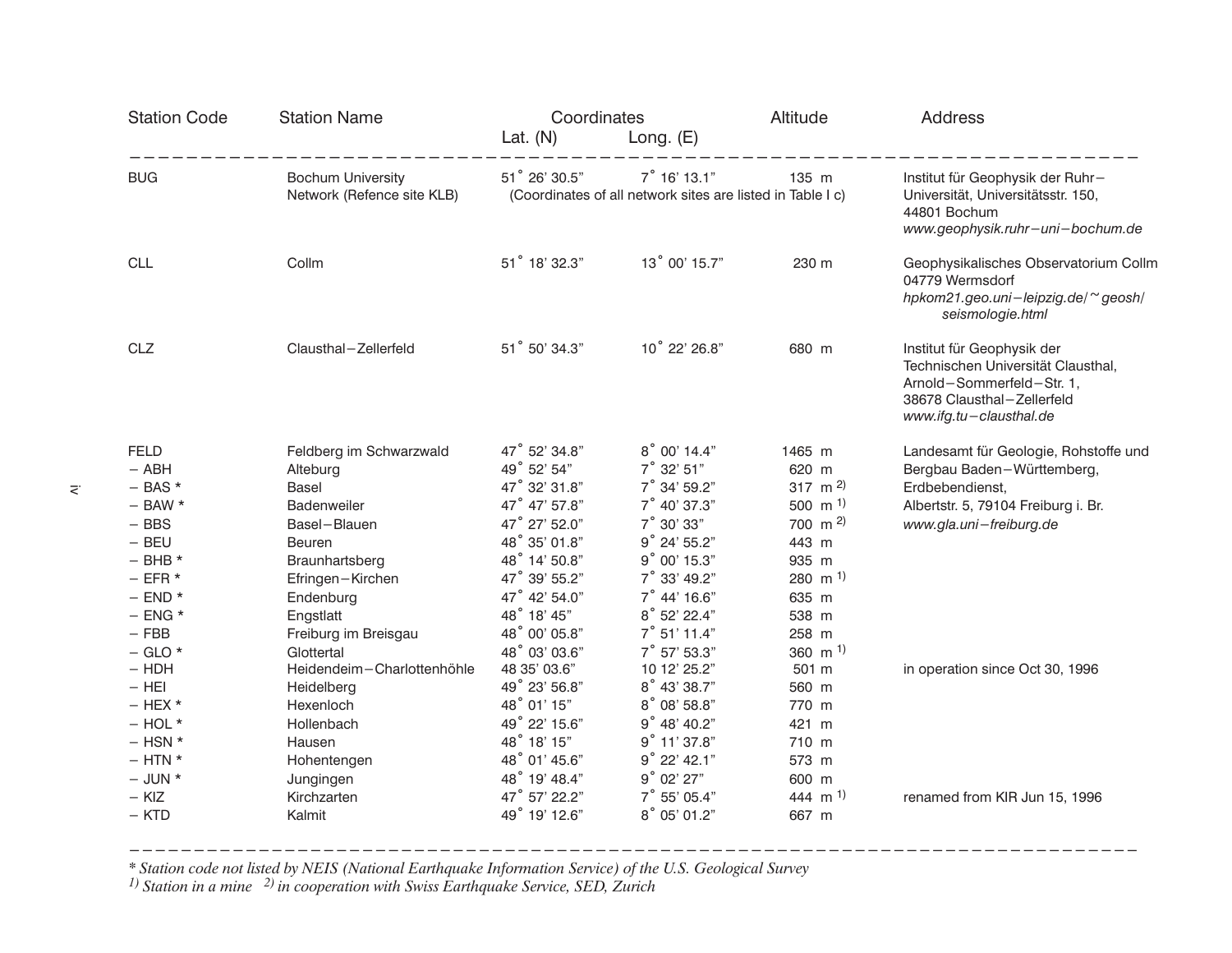| <b>Station Code</b> | <b>Station Name</b>                                            | Coordinates   |                                                                                  | Altitude                   | <b>Address</b>                                                                                            |  |
|---------------------|----------------------------------------------------------------|---------------|----------------------------------------------------------------------------------|----------------------------|-----------------------------------------------------------------------------------------------------------|--|
|                     |                                                                | Lat. $(N)$    | Long. $(E)$                                                                      |                            |                                                                                                           |  |
| $-$ LBG             | Lerchenberg                                                    | 48° 39' 50.0" | $8^\circ$ 47' 40.2"                                                              | 585 m                      |                                                                                                           |  |
| $-$ LIBD            | Limburg                                                        | 48° 09' 01.8" | 7° 36' 10.8"                                                                     | 210 m                      |                                                                                                           |  |
| $-$ MSG             | Mössingen                                                      | 48° 23' 57"   | 9° 02' 07.2"                                                                     | 475 m                      |                                                                                                           |  |
| $-$ MSS             | Messtetten                                                     | 48° 10' 49"   | 8° 57' 59"                                                                       | 915 m                      |                                                                                                           |  |
| $-$ ROS $*$         | Rossmann                                                       | 49° 44' 43.2" | 8° 40' 08.4"                                                                     | 290 m                      |                                                                                                           |  |
| $-$ RUP             | Ruppelstein                                                    | 49° 42' 06"   | $7^\circ$ 03' 33.6"                                                              | 750 m                      |                                                                                                           |  |
| $-$ SGW             | Sigmaringen-Wittberg                                           | 48° 06' 24.3" | $9^\circ$ 12' 54.1"                                                              | 700 m                      |                                                                                                           |  |
| $-$ SOL $*$         | Solfelsen                                                      | 47° 36' 05.4" | $7^\circ$ 56' 43.4"                                                              | 770 m                      |                                                                                                           |  |
| $-$ TOD             | Tromm                                                          | 49° 36' 21.2" | 8° 48' 13.8"                                                                     | 570 m                      |                                                                                                           |  |
| $-$ UBR             | <b>Ueberruh</b>                                                | 47° 40' 50.4" | 10° 06' 28.8"                                                                    | 890 m                      |                                                                                                           |  |
| $-$ WYH $*$         | Wyhlen                                                         | 47° 33' 02.9" | $7^\circ$ 42' 06.5"                                                              | 310 m                      |                                                                                                           |  |
| <b>FUR</b>          | Fürstenfeldbruck                                               | 48° 09' 56"   | 11° 16' 35"                                                                      | 565 m                      | Geophysikalisches Observatorium,                                                                          |  |
| $-$ BHG             | <b>Bad Reichenhall</b>                                         | 47° 43' 17"   | 12° 52' 44"                                                                      | 475 m                      | Ludwigshöhe 8,                                                                                            |  |
| $-$ GAPA $*$        | Garmisch-Partenkirchen                                         | 47° 29' 50"   | 11° 07' 01"                                                                      | 760 m                      | 82256 Fürstenfeldbruck                                                                                    |  |
| $-$ HOF             | Hof                                                            | 50° 18' 49"   | 11° 52' 39"                                                                      | 566 m                      | www.geophysik.uni-muenchen.de/<br>welcome.htm#groups                                                      |  |
| $-$ MANZ $*$        | Manzenberg                                                     | 49° 59' 14"   | 12° 06' 34"                                                                      | 635 m                      | in operation since Jul 30,1996                                                                            |  |
| $-$ RELO $*$        | Regnitzlosau                                                   | 50° 18' 21.6" | 12° 03' 39.6"                                                                    | 590 m                      |                                                                                                           |  |
| $-$ ROTZ            | Rotzenmühle                                                    | 49° 46' 04.1" | 12° 12' 30.1"                                                                    | 430 m                      |                                                                                                           |  |
| $-$ VIEL $*$        | Vielitz                                                        | 50° 11' 12"   | 12° 06' 15"                                                                      | 670 m                      |                                                                                                           |  |
| $-$ WET             | Wettzell                                                       | 49° 08' 43"   | 12° 52' 48"                                                                      | 613 m                      |                                                                                                           |  |
| $-$ OGA             | Obergurgl/A                                                    | 46° 52' 04"   | 11° 01' 31"                                                                      | 1934 m                     | $(A = Stations in Austria operated)$                                                                      |  |
| $-$ SCE             | Schlegeis/A                                                    | 47° 02' 19"   | 11° 42' 37"                                                                      | 1737 m                     | by FUR)                                                                                                   |  |
| <b>GERES</b>        | Geress-Array                                                   |               |                                                                                  |                            | Institut für Geophysik der Ruhr                                                                           |  |
|                     | <b>Station GEC2</b><br>(reference station)                     | 48° 50'42.4"  | 13° 42'05.6"<br>(Coordinates of the remaining stations are listed in Table I d)  | 1132 m                     | Universität, Universitätsstr. 150,<br>44801 Bochum<br>www.geophysik.ruhr-uni-bochum.de                    |  |
| GOR *               | Gorleben Network<br><b>Station GOR1</b><br>(reference station) | 52° 59' 25.1" | 11° 18' 26.8"<br>(Coordinates of the remaining stations are listed in Table I b) | $-300(22)$ m <sup>3)</sup> | Bundesanstalt für Geowissenschaften<br>und Rohstoffe, B2.12, Stilleweg 2,<br>30655 Hannover<br>www.bgr.de |  |

Station code not listed by NEIS (National Earthquake Information Service) of the U.S. Geological Survey \*\*

<sup>1)</sup> Station in a mine  $\qquad \qquad ^{2)}$  Borehole station, the altitude refers to depth below surface

 $^{3)}$  Borehole station, the altitude refers to depth below surface, the number in parenthesis gives the elevation of the surface

 $\,<$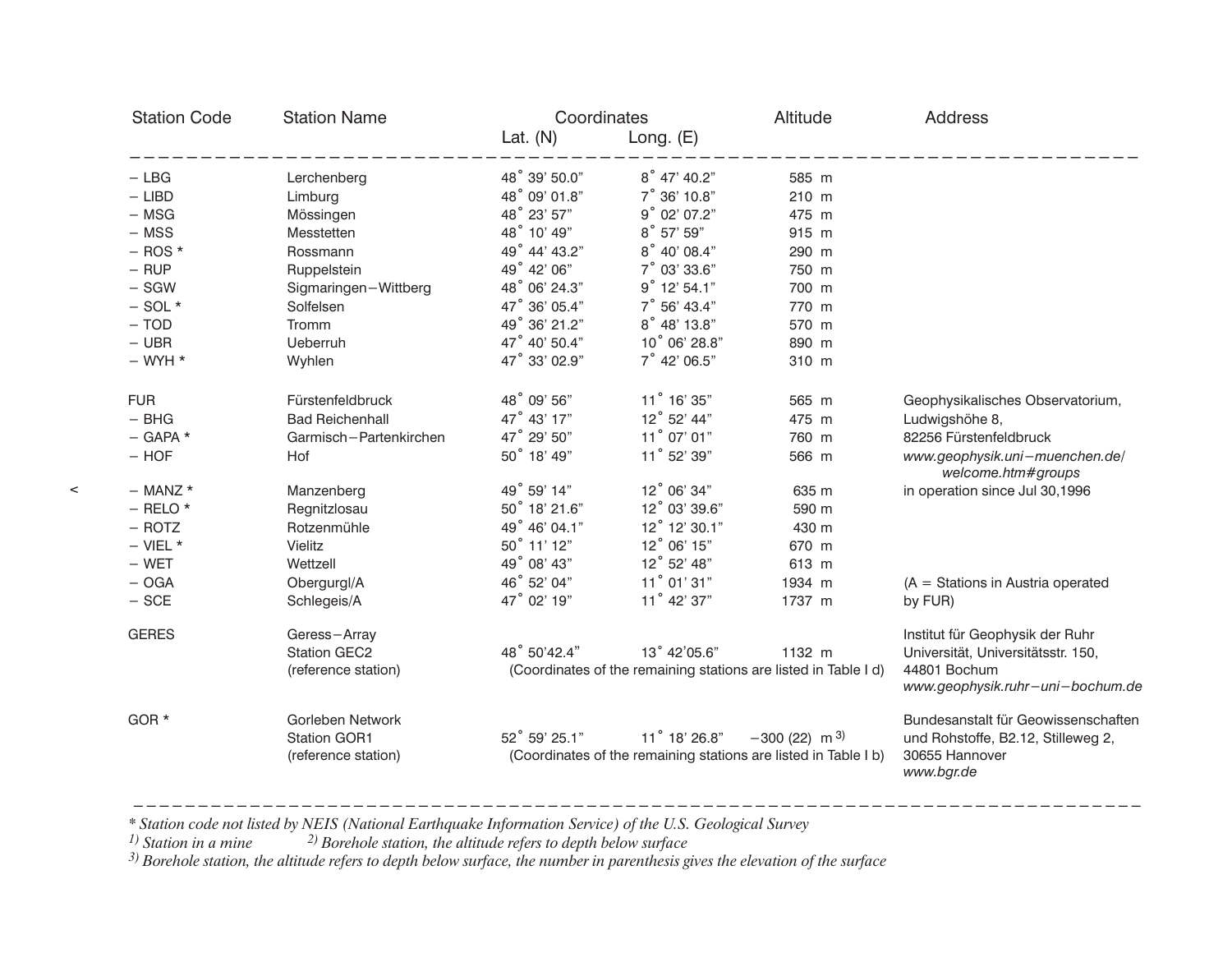| <b>Station Code</b>                                                           | <b>Station Name</b>                                                               | Coordinates                                                                            |                                                                                  | Altitude                                                                                              | <b>Address</b>                                                                                                                                      |  |
|-------------------------------------------------------------------------------|-----------------------------------------------------------------------------------|----------------------------------------------------------------------------------------|----------------------------------------------------------------------------------|-------------------------------------------------------------------------------------------------------|-----------------------------------------------------------------------------------------------------------------------------------------------------|--|
|                                                                               |                                                                                   | Lat. $(N)$                                                                             | Long. $(E)$                                                                      |                                                                                                       |                                                                                                                                                     |  |
| <b>GRF</b>                                                                    | Gräfenberg-Array<br>Station A1 (reference station)                                | 49° 41' 31"                                                                            | 11° 13' 18"<br>(Coordinates of all array stations are listed in Table I a)       | 500 m                                                                                                 | Seismologisches Zentralobservatorium<br>Gräfenberg,<br>Mozartstr. 57, 91052 Erlangen                                                                |  |
| <b>GRFO</b>                                                                   | SRO-Station                                                                       | 49° 41' 31"                                                                            | 11° 13' 18"                                                                      | $-110$ m <sup>2)</sup>                                                                                | www.szgrf.uni-erlangen.de                                                                                                                           |  |
| <b>GSH</b><br>$-$ JCK<br>$-$ KRF $*$<br>$-$ OLF $*$<br>$-$ PLH<br>$-$ WBS $*$ | Grosshau<br>Jackerath<br>Krefeld<br>Oleftalsperre<br>Pulheim<br>Wahnbachtalsperre | 50° 44' 14"<br>51° 02' 11"<br>51° 20' 33"<br>50° 29' 44"<br>51° 00' 19"<br>50° 49' 04" | 6° 22' 37"<br>6° 25' 55"<br>6° 32' 15"<br>6° 25' 16"<br>6° 49' 14"<br>7° 17' 05" | 370 m<br>$-240$ m <sup>2)</sup><br>$-270$ m <sup>2)</sup><br>470 m<br>$-300$ m <sup>2)</sup><br>130 m | Geologisches Landesamt<br>Nordrhein-Westfalen,<br>De-Greiffstr. 195, 47803 Krefeld<br>www.gla.nrw.de                                                |  |
| <b>GTT</b>                                                                    | Göttingen                                                                         | 51° 32' 47"                                                                            | 9° 57' 51"                                                                       | 272 m                                                                                                 | Institut für Geophysik der<br>Universität Göttingen,<br>Herzberger Landstr. 180,<br>37075 Göttingen<br>www.Geo.physik.Uni-Goettingen.DE             |  |
| <b>HAM</b><br>$-$ BSEG                                                        | Hamburg<br><b>Bad Segeberg</b>                                                    | 53° 27' 54"<br>53° 56' 7.08"                                                           | 9° 55' 29"<br>10° 19' 0.84"                                                      | 30 m<br>40 m                                                                                          | Observatorium der Geophysikalischen<br>Institute der Universität Hamburg,<br>Kuhtrift 18, 21075 Hamburg<br>www.uni-hamburg.de/WIss/FB/15/index.html |  |
| <b>HLG</b>                                                                    | Helgoland                                                                         | 54° 11' 05"                                                                            | 7° 53' 02"                                                                       | 41 m                                                                                                  | Institut für Geophysik der<br>Christian Albrecht Universität zu Kiel<br>Olshaussenstr. 40-60, 24098 Kiel<br>www.geophysik.uni-kiel.de               |  |
| HOE *<br>$-$ GIE $*$<br>$-$ IBBN                                              | Höfer<br>Giesen<br>Ibbenbüren                                                     | 52° 41' 27.2"<br>52° 12' 43.2"<br>52° 18' 25.9"                                        | $10^{\circ}$ 15' 10.9"<br>12° 43' 55.2"<br>7° 45' 23.8"                          | $-839$ m <sup>1)</sup><br>$-792$ m <sup>1)</sup><br>140 m                                             | Niedersächsisches Landesamt für<br>Bodenforschung, Stilleweg 2,<br>30655 Hannover<br>www.nlfb.de                                                    |  |

\* Station code not listed by NEIS (National Earthquake Information Service) of the U.S. Geological Survey  $\frac{1}{1}$  Station in a mine  $\frac{2}{1}$  Borehole station, the altitude refers to depth below surface

 $\leq$ 

 $\frac{1}{2}$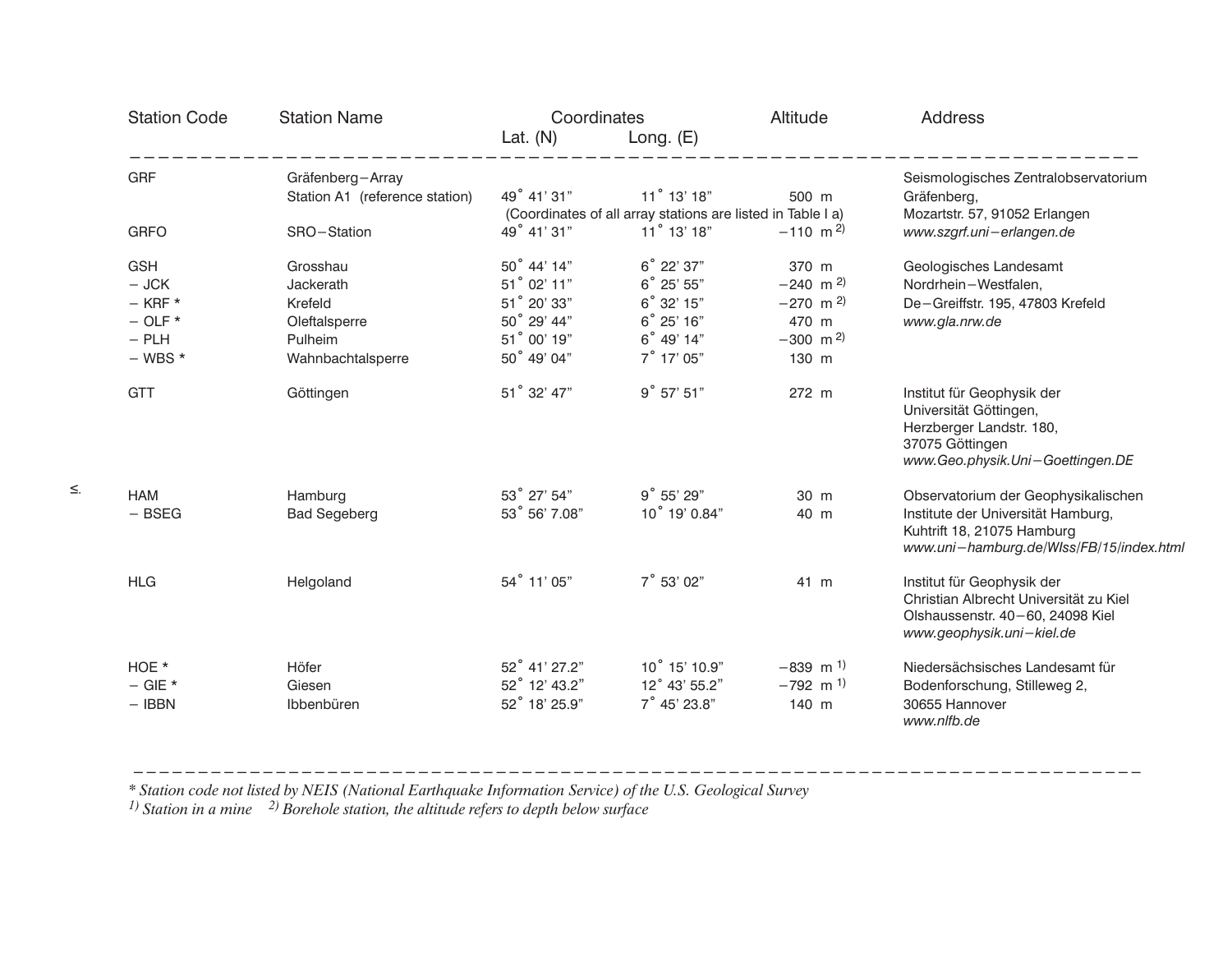| <b>Station Code</b>       | <b>Station Name</b>       | Coordinates   |              | Altitude       | <b>Address</b>                                                                                                                     |  |
|---------------------------|---------------------------|---------------|--------------|----------------|------------------------------------------------------------------------------------------------------------------------------------|--|
|                           |                           | Lat. $(N)$    | Long. $(E)$  |                |                                                                                                                                    |  |
| <b>KRW</b>                | Karlsruhe-West            | 49° 01' 16.8" | 8° 22' 05.4" | 110 m          | Geophysikalisches Insitut der<br>Universität Karlsruhe<br>Hertzstr. 16, 76187 Karlsruhe<br>www-gpi.physik.uni-karlsruhe.de         |  |
| <b>MOX</b><br>$-$ BDB $*$ | Moxa                      | 50° 38' 46"   | 11° 36' 58"  | 455 m          | Friedrich-Schiller-Universität Jena<br>Institut für Geowissenschaften der                                                          |  |
| $-$ BDE $*$               | <b>Bad Elster</b>         | 50° 17' 31"   | 12° 13' 10"  | 420 m          | Lehrstuhl für Angewandte Geophysik                                                                                                 |  |
| $-$ KLI $*$               | Klingenthal               | 50° 22' 19"   | 12° 28' 16"  | 520 m          | Burgweg 11, 07749 Jena or                                                                                                          |  |
| $-$ PLN $*$               | Plauen                    | 50° 29' 03"   | 12° 09' 45"  | 414 m          | Geodynamisches Observatorium                                                                                                       |  |
| $-$ PST $*$               | Posterstein               | 50° 51' 53"   | 12° 15' 17"  |                | 07381 Moxa                                                                                                                         |  |
| $-$ WRG $*$               | Wernitzgrün               | 50° 17' 17"   | 12° 21' 40"  | 620 m          | www.geo.uni-jena.de/moxa/home.html                                                                                                 |  |
| <b>MWG</b>                | Münster                   | 51° 58' 10"   | 7° 35' 53"   | 62 m           | Institut für Geophysik,<br>Corrensstr. 24, 48149 Münster<br>www.uni-muenster.de/physik                                             |  |
| RGN *                     | Rügen                     | 54° 32' 51.7" | 13° 19' 17"  | $15 \text{ m}$ | GeoForschungsZentrum Potsdam<br>Telegrafenberg A6<br>14473 Potsdam<br>www.gfz-potsdam.de                                           |  |
| <b>STU</b>                | Stuttgart                 | 48° 46' 15"   | 9° 11' 36"   | 360 m          | Institut für Geophysik der<br>Universität Stuttgart,<br>Richard-Wagner-Str. 44,<br>70184 Stuttgart<br>www.geophys.uni-stuttgart.de |  |
| <b>TNS</b>                | Kleiner Feldberg (Taunus) | 50° 13' 25"   | 8° 26' 56"   | 815 m          | Taunus Observatorium, Institut für                                                                                                 |  |
| $-$ ALG $*$               | Algenroth                 | 50° 09' 48"   | 7° 52' 40"   | 419 m          | Meteorologie und Geophysik,                                                                                                        |  |
| $-$ BHZ $*$               | Bahnholz                  | 50° 05' 17"   | 8° 23' 52"   | 245 m          | Feldbergstr. 47, 60323 Frankfurt                                                                                                   |  |
| $-$ FFM $*$               | Frankfurt am Main         | 50° 07' 22"   | 8° 39' 38"   | 100 m          | occasionally in operation                                                                                                          |  |
| $-$ FOA $*$               | Grube Fortuna             | 50° 34' 48"   | 8° 25' 01"   | 65 m           | www.geophysik.uni-frankfurt.de                                                                                                     |  |
| $-$ MER $*$               | Merenberg                 | 50° 31' 30"   | 8° 12' 36"   | 215 m          |                                                                                                                                    |  |
| $-$ OGB $*$               | Obergladbach              | 50° 05' 08"   | 8° 00' 35"   | 430 m          |                                                                                                                                    |  |
| $-$ VAD $*$               | Vadenrod                  | 50° 39' 21"   | $9°$ 17' 16" | 447 m          |                                                                                                                                    |  |
| $-$ WDB $*$               | Waldamorbach              | 49° 51' 21"   | 9°01'21"     | 240 m          |                                                                                                                                    |  |
|                           |                           |               |              |                |                                                                                                                                    |  |

\* Station code not listed by NEIS (National Earthquake Information Service) of the U.S. Geological Survey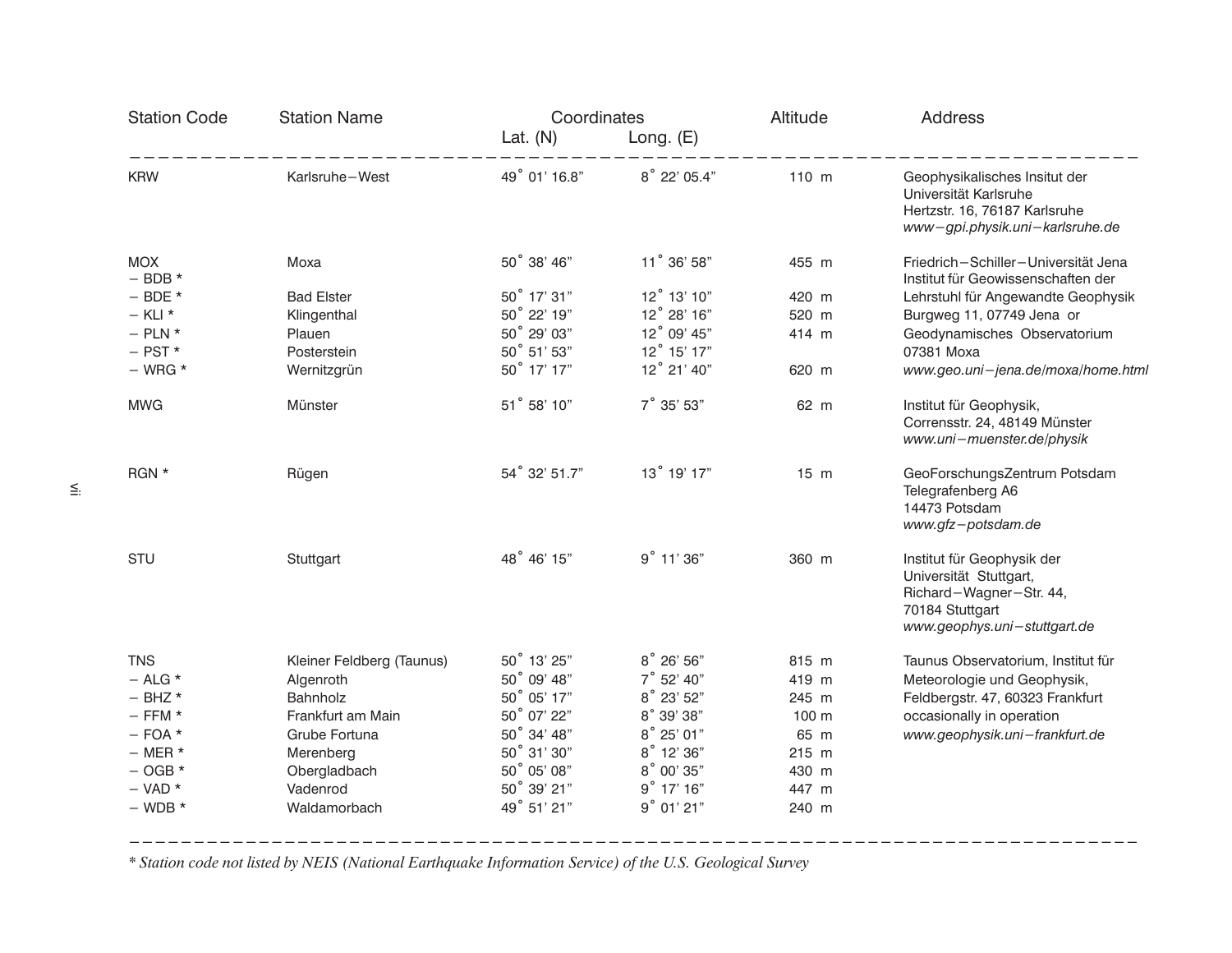# TABLE I a

| Geographical coordinates of GRF Array stations |  |
|------------------------------------------------|--|
|------------------------------------------------|--|

| Station<br>Code  | Site           | <b>Station Name</b> | Coordinates (Deg.)<br>Lat. $(N)$ | Long. $(E)$ | Altitude<br>(m) |
|------------------|----------------|---------------------|----------------------------------|-------------|-----------------|
| GRA1             | $A1*$          | Haidhof             | 49.692                           | 11.222      | 500             |
| GRA <sub>2</sub> | A <sub>2</sub> | <b>Wildenfels</b>   | 49.655                           | 11.359      | 515             |
| GRA3             | A <sub>3</sub> | Leutzdorf           | 49.762                           | 11.319      | 452             |
| GRA4             | A 4            | Stöppach            | 49.565                           | 11.436      | 502             |
| GRB1             | $B1*$          | <b>Brünnthal</b>    | 49.391                           | 11.652      | 502             |
| GRB <sub>2</sub> | <b>B2</b>      | Reichertswinn       | 49.271                           | 11.670      | 547             |
| GRB3             | <b>B3</b>      | Eglhofen            | 49.344                           | 11.806      | 519             |
| GRB4             | B 4            | Heldmannsberg       | 49.469                           | 11.561      | 510             |
| GRB <sub>5</sub> | <b>B</b> 5     | Vorderödberg        | 49.112                           | 11.677      | 515             |
| GRC1             | $C1*$          | Amtmannsdorf        | 48.996                           | 11.521      | 513             |
| GRC <sub>2</sub> | C <sub>2</sub> | <b>Böhmfeld</b>     | 48.868                           | 11.376      | 447             |
| GRC3             | C <sub>3</sub> | Steinsdorf          | 48.890                           | 11.586      | 445             |
| GRC4             | C 4            | Raitenbuch          | 49.087                           | 11.526      | 505             |

\* 3 component station

## TABLE I b

Geographical coordinates of the seismic stations of the local borhole network at Gorleben

| Station<br>Code  | Site    | <b>Station Name</b> | Coordinates (Deg.)<br>Lat. $(N)$ | Long. $(E)$ | Altitude<br>(m) |
|------------------|---------|---------------------|----------------------------------|-------------|-----------------|
| GOR <sub>1</sub> | $9001*$ | Trebel              | 52.9903                          | 11.3075     | 22              |
| GOR <sub>2</sub> | 9002    | Laase               | 53.0661                          | 11.3017     | 16              |
| GOR <sub>3</sub> | 9003    | Gartow              | 53.0332                          | 11.4347     | 20              |
| GOR4             | 9004    | Lomitz              | 52.9406                          | 11.3996     | 24              |
| GOR <sub>5</sub> | 9005    | Dangenstorf         | 52.9228                          | 11.2217     | 35              |
| GOR <sub>6</sub> | 9006    | Seerau              | 53,0040                          | 11.1735     | 15              |

\* 3 component station; the depth of the boreholes is 300 m each; the altitudes refer to the elevation of the surface at the sites.